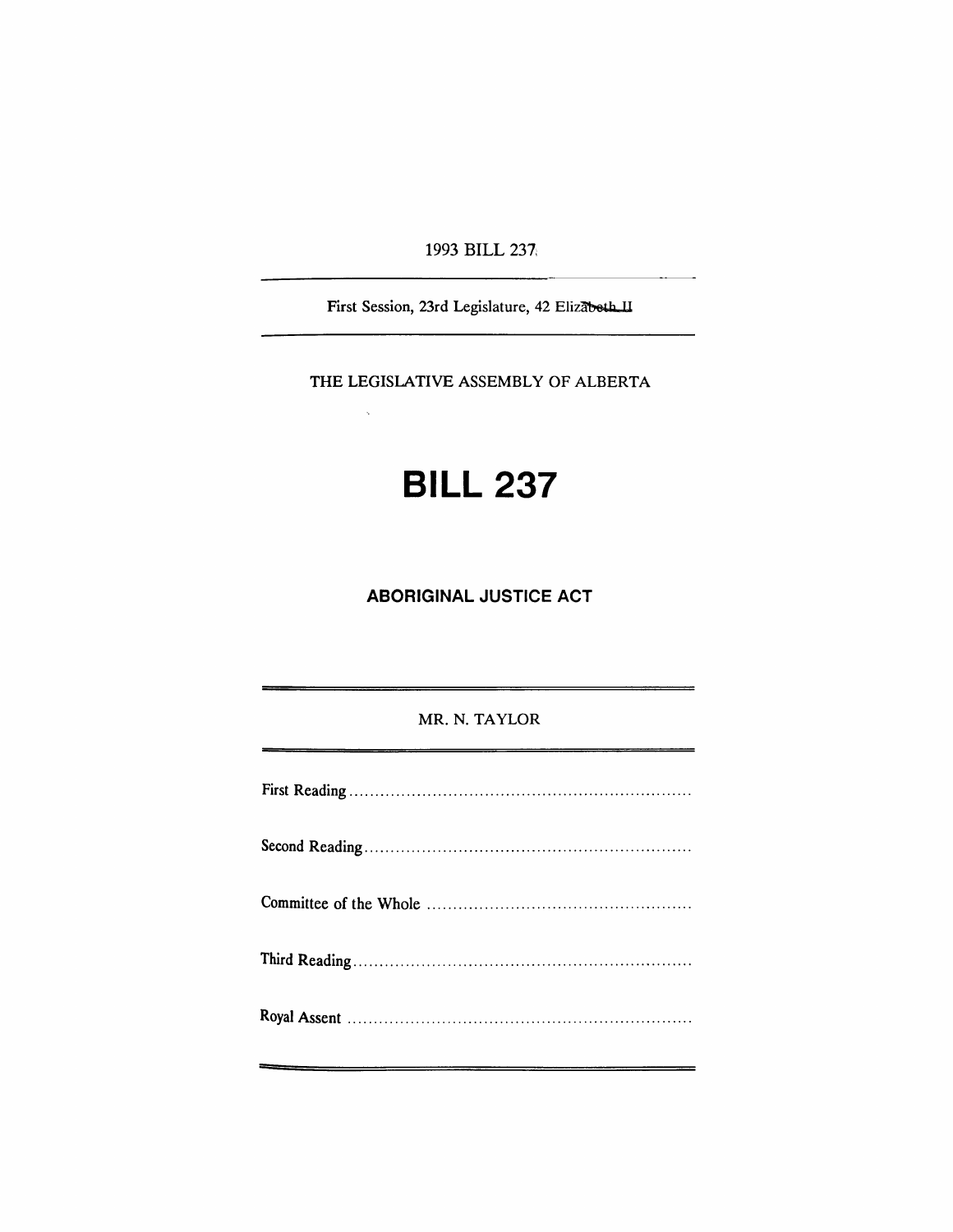*Bill 237 Mr. N. Taylor*

# **BILL 237**

## 1993

# **ABORIGINAL JUSTICE ACT**

*(Assented to* , 1993)

HER MAJESTY, by and with the advice and consent of the Legislative Assembly of Alberta, enacts as follows:

#### **1. In** this Act,

Definitions

(a) "Aboriginal" means a person

(i) entitled to be registered as an Indian pursuant to the Indian Act (Canada),

(ii) of the race of North American aborigines commonly referred to as the Inuit,

(iii) who is of aboriginal ancestry and who identifies with Metis history and culture, or

(iv) belonging to any group designated by regulation under this Act as an aboriginal group;

- (b) "Council" means the Aboriginal Justice Advisory Council;
- (c) "Metis Settlement" and "Metis General Council have the same meaning as in the Metis Settlements Act;
- (d) "Minister" means Attorney General;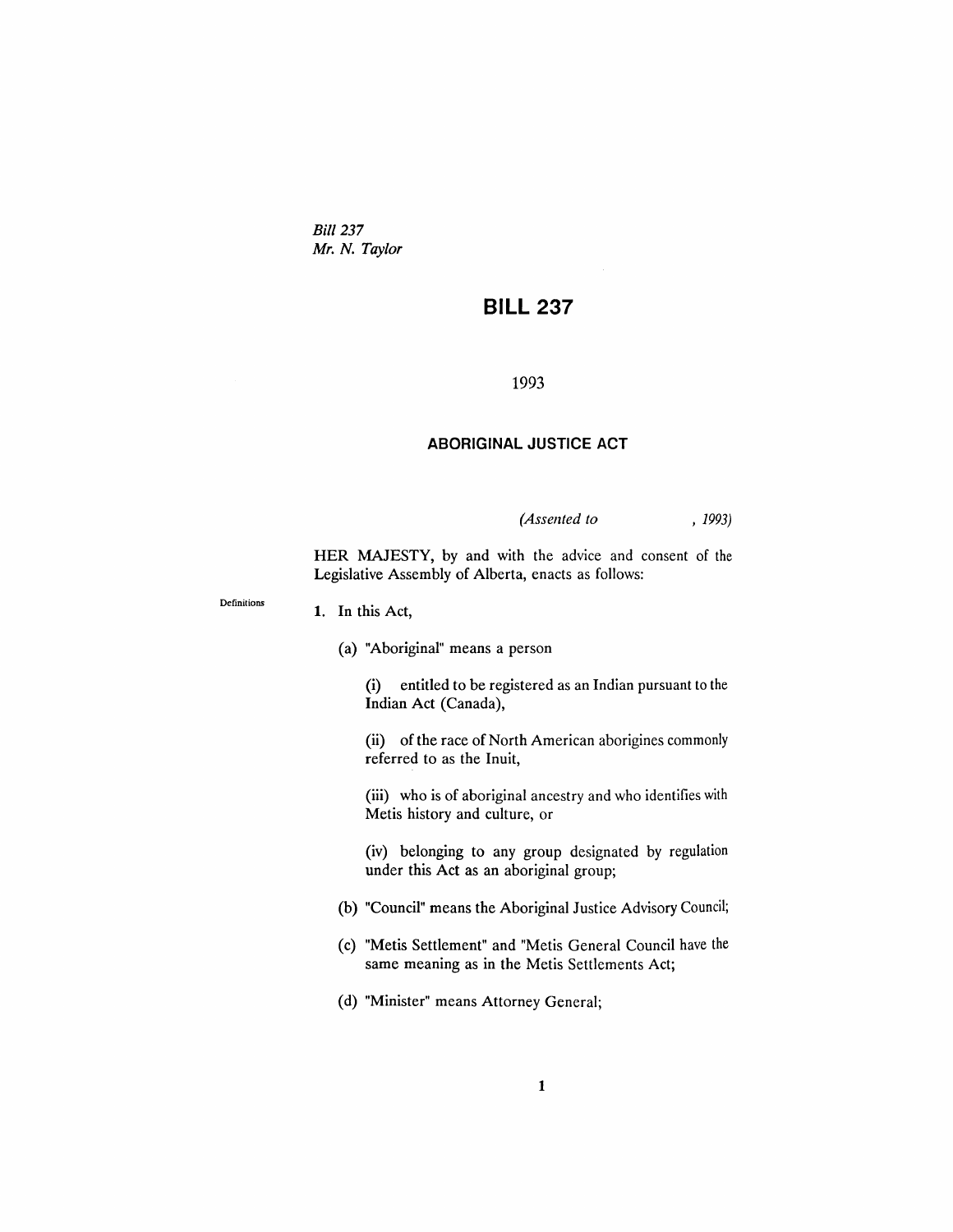Aboriginal Justice **Advisory Council** 

2(1) The Aboriginal Justice Advisory Council is hereby established.

(2) The Council shall consist of not less than 9 persons, of whom

(a) 3 shall be appointed by the Minister from a list of nominees provided by each of the bands signatories to Treaties 6, 7 and 8 as defined under the Indian Act (Canada);

(b) 1 shall be appointed by the Minister from a list of nominees provided by the Metis Settlements General Council;

(c) 1 shall be appointed by the Metis Association of Alberta;

(d) 4 persons shall be appointed by the Minister.

Council to make reoommendalions 3(1) The Council shall make recommendations to the Minister on matters related to the improvement of the justice system as it affects aboriginals and shall report annually to the Minister on the relationship between aboriginals and the judicial system, including;

(a) ways in which the relationship may be improved;

(b) the establishment and functioning of an aboriginal magistrate system;

(c) services and assistance which might be made available to aboriginals for the purposes of reducing the number of aboriginal people who are sentenced to prison;

(d) increasing the number of aboriginals training as lawyers, judges; magistrates and other officers of the courts;

(e) training of aboriginal police officers with a view to creating self-policing Metis Settlements and Indian lands under provincial jurisdiction;

(f) the recommendation of aboriginals for judicial and quasijudicial appointment, and

(g) provision of improved facilities available to released aboriginal offenders, induding half-way houses, substance abuse counselling and native support centres.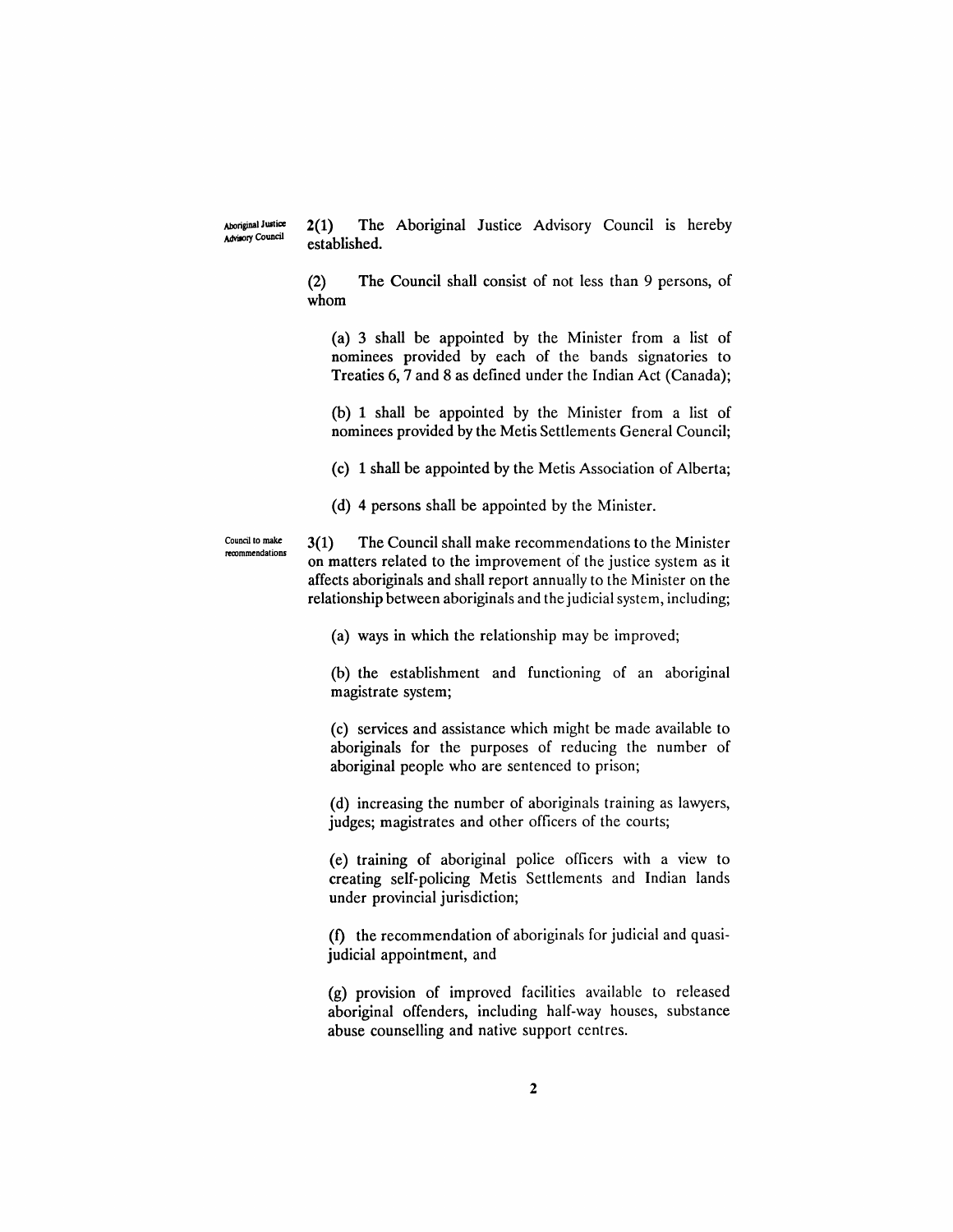(2) The Minister shall table the report of the Council in the Legislative Assembly within fifteen days after it is presented, or, if the Assembly is not then sitting, within fifteen days of the commencement of the next ensuing session.

(3) The Minister shall report on his response to the recommendations of the Council within 1 year of the Council's report, giving full reasons for any recommendations not implemented or for which implementation is not planned, such report to be tabled in the Legislative Assembly within fifteen days of it being prepared, or, if the Assembly is not then sitting, within fifteen days of the next sitting.

Regulations

4 The Lieutenant Governor in Council may make regulations

(a) designating any group or individual aboriginal for the purposes of this Act;

(b) appointing or delegating officials charged with the administration of the Act;

(c) appointing members of the Aboriginal Justice Advisory Council;

(d) implementing procedures, forms, administrative systems and any other thing connected with the enforcement and administration of Native Justice in Alberta.

Amendments to Provincial Court Act

## 5(1) *This section amends the Provincial Court Act.*

*(2) Section* 1 *is amended by renumbering clause (a) as (a.1) and adding the following before clause (a.* 1):

(a) "Aboriginal" means a person

(i) entitled to be registered as an Indian pursuant to the Indian Act (Canada),

(ii) of the race of North American aborigines commonly referred to as the Inuit,

(iii) who is of aboriginal ancestry and who identifies with Metis history and culture, or

3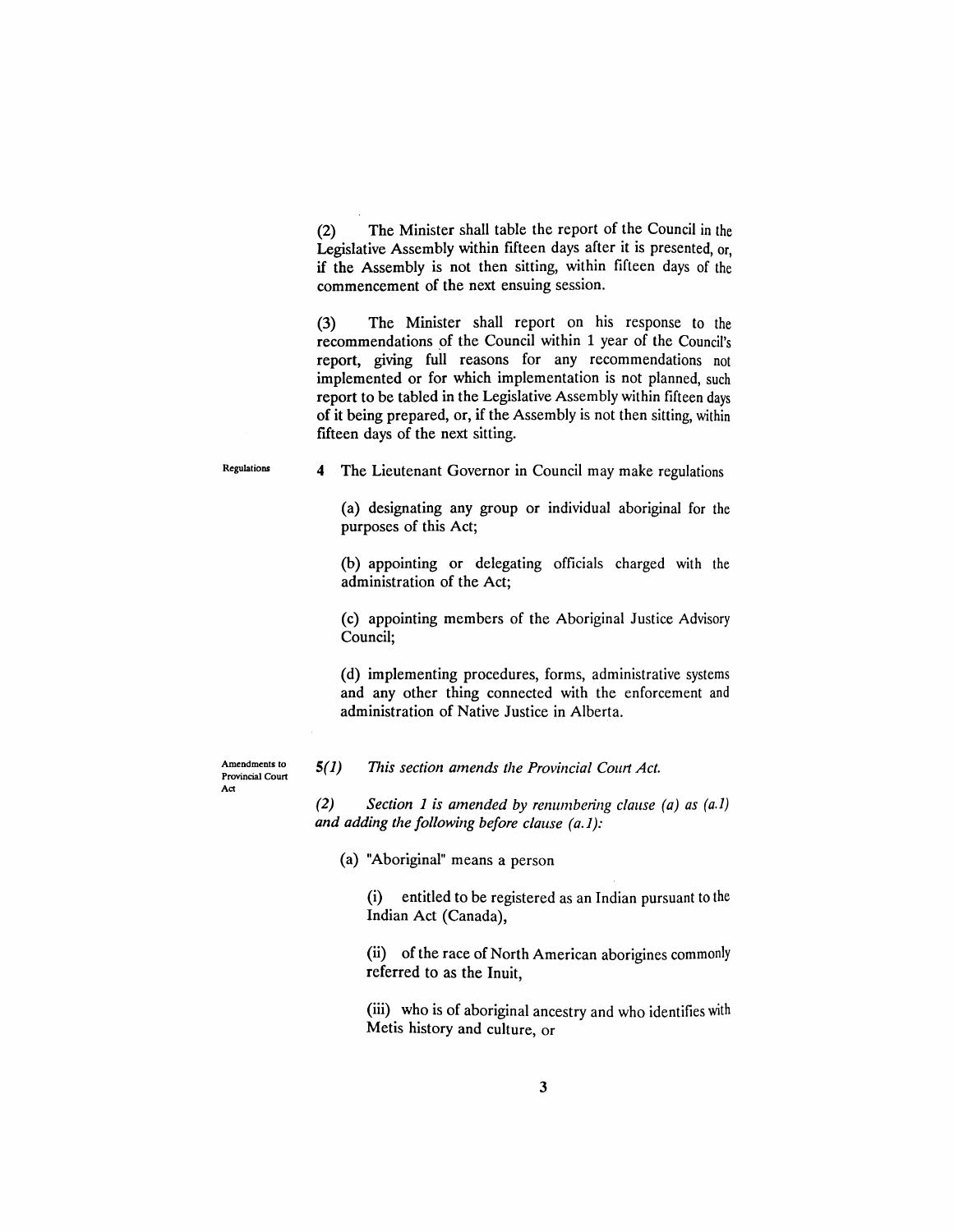(iv) belonging to any group designated by regulation under this Act as an aboriginal group;

# *(3) The following is added after section 2(2)(d):*

(d.l) the Native Justice Division to be styled "The Native Justice Division of the Provincial Court of Alberta";

*(4) The following is added after section 76:*

## PART 5

#### NATIVE JUSTICE MATIERS

77 Any criminal matter over which the Court exercises jurisdiction shall be transferred to the Native Justice Division on application of either the Crown or an accused aboriginal.

78 In matters where there are more than one accused, and one or more, but not all, co-accused are aboriginal, application may be made to the court to have the aboriginal accused transferred to the Native Justice Division, and the court may refuse the application or make any order or place any restrictions or conditions on such order as the court sees fit.

79 In the case of an aboriginal accused being heard in the Native Justice Division, the judge, or judge and jury, if applicable, will be drawn as much as is practicable, from an aboriginal population, and cultural, historical, and traditional circumstances of the accused will be considered with regard to any evidence the court deems relevant, or with regard to any provisions of sentencing the court may allow.

80 The Lieutenant Governor in Council may appoint aboriginal justices of the peace and hearing officers for those matters which may lawfully be carried out by those individuals;

81 The Minister may make regulations

(a) governing the custody and care of those accused before trial within the jurisdiction of the Native Justice Division;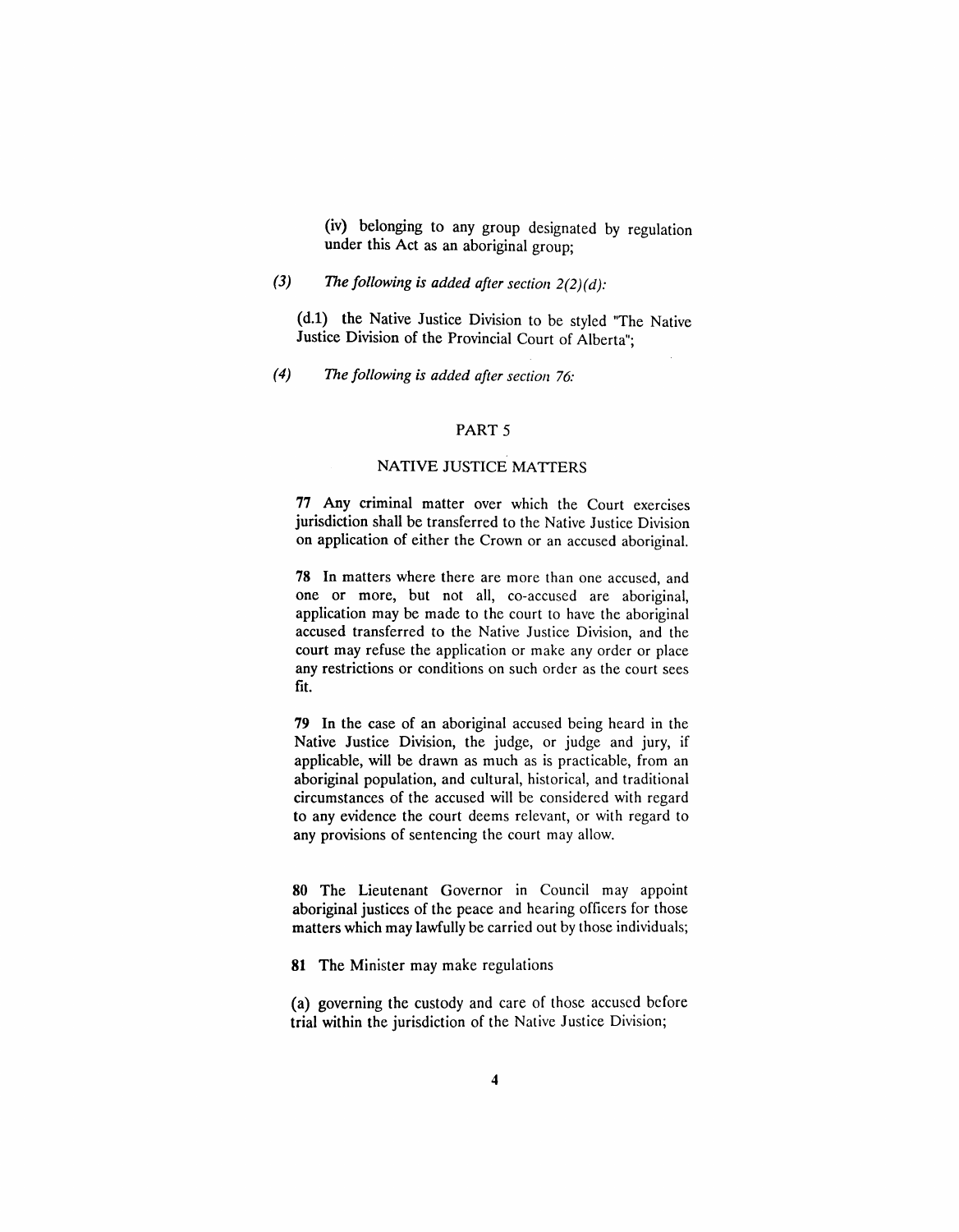(b) providing for the representation of an aboriginal accused by counsel;

(c) providing for the appointment of counsel for the Crown where an accused is an aboriginal, and;

(d) governing any other matter with which the administration of justice within the Native Justice Division may accommodate or reflect the special cultural, historical and traditional circumstances of aboriginals.

Amendments to Provincial Court Judges Act.

- 6(1) *This section amends the Provincial COllrt Judges Act.*
- *(2) The following is added after section 11:*

11.1 A provincial court judge appointed or removed from the Native Justice Division of the Provincial Court shall not be so appointed or removed without consultation with the Aboriginal Justice Advisory Council.

Amendments to Corrections Act

#### 7(1) *This section amends the Corrections Act.*

*(2) The following is added before section l(e):*

(e.1) "native correctional institution" has the same meaning as "correction institution" in clause (b), but designates those institutions constructed for, or designated by the Minister as, correctional facilities primarily for native inmates, and either located on Indian land or operated by originals or in accordance with aboriginal culture, traditions and history.

(e.2) "native inmate" has the same meaning as the word "inmate" in clause (d), but designated those inmates who are aboriginals, as defined in the *Aboriginal Justice Act.*

*(3) The following is added after section 30:*

# PART 3.1

# NATIVE INMATES AND ABORIGINALS ON PAROLE

30.1 Wherever possible the Minister shall ensure native inmates are placed within the care of a native correctional